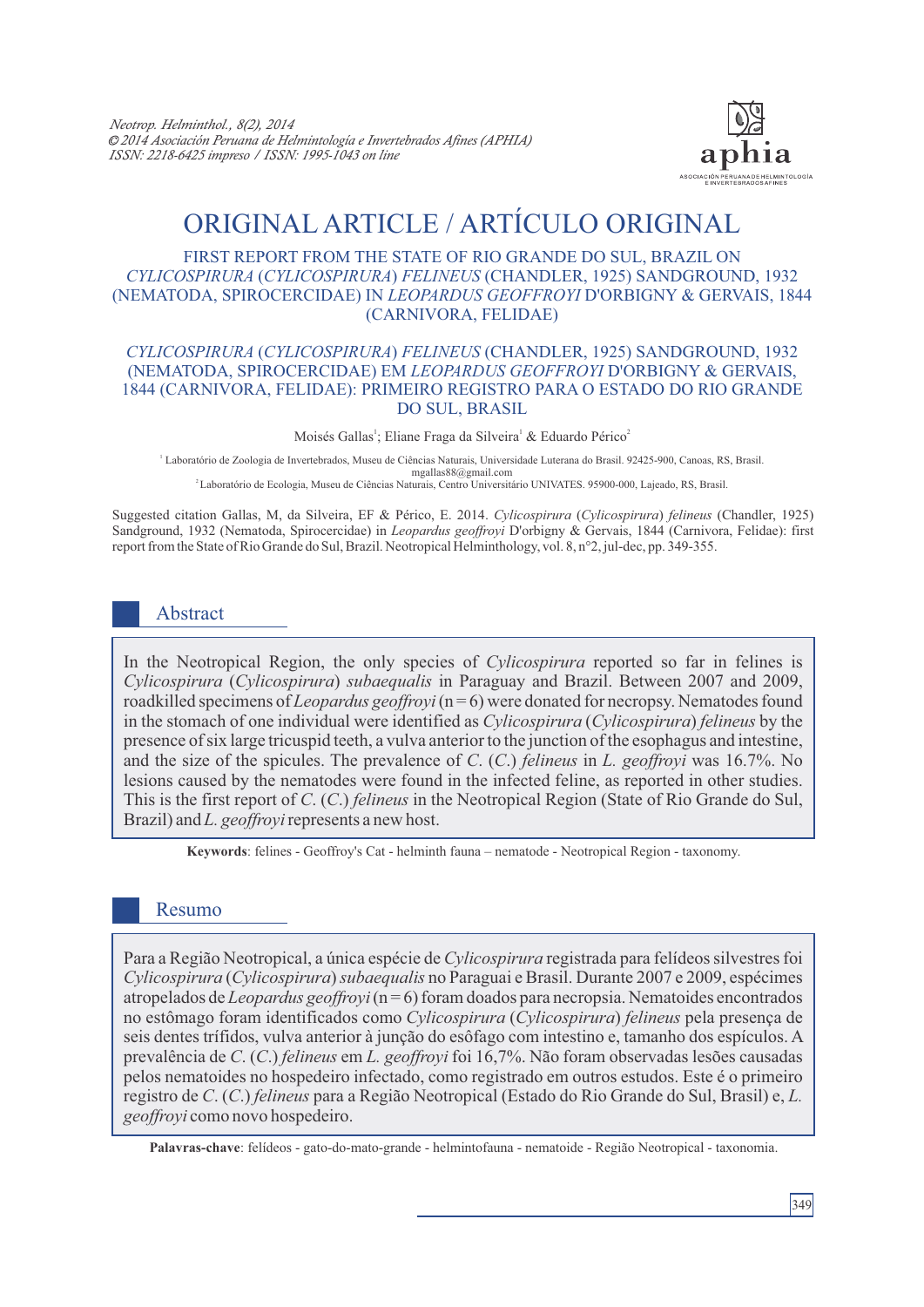### **INTRODUCTION**

The genus *Cylicospirura* was originally proposed to accommodate the species *Spiroptera subaequalis* Molin, 1860, due the differences found in the morphology of the buccal capsule (Vevers, 1922). Three subgenera were subsequently proposed by Chabaud (1975): *Cylicospirura* Vevers, 1922 (parasites of carnivores), *Gastronodus* Singh, 1934 (parasites of insectivores) and *Skrjabinocercina* Matschulsky, 1952 (parasites of rodents), although this arrangement was not accepted by Junker *et al*. (2013) who elevated all these taxa to the genus level.

Chandler (1925) described *Spirocerca felineus* Chandler, 1925 from specimens removed from cysts collected from the stomach of domestic cats in India. This nematode was subsequently transferred to the genus *Cylicospirura*, based on the examination of specimens collected from *Felis bengalensis* (= *Prionailurus bengalensis*  Kerr, 1792) in Indochina by Sandground (1932). *Cylicospirura* (*Cylicospirura*) *subaequalis* (Molin, 1860) Vevers, 1922, and *Cylicospirura* (*Cylicospirura*) *felineus* (Chandler, 1925) Sandground, 1932 have all been considered to be synonymous, although Pence *et al*. (1978) and Waid & Pence (1988) consider them to be valid species.

In North America, *C*. (*C*.) *felineus* has been reported in two host species: *Felis rufus* (= *Lynx rufus* Schreber, 1777) in United States (Pence *et al*., 1978; Tiekotter, 1985; Waid & Pence, 1988; Ferguson *et al*., 2011) and *Felis canadensis* (= *Lynx canadensis* Kerr, 1792) in Canada (Pence *et al*., 1978; Smith *et al*., 1986). Domestic and wild felines in Asia, Africa, and Oceania have also been reported as hosts of *C*. (*C*.) *felineus* (Yamaguti, 1961; Ferguson *et al*., 2011; Junker *et al*., 2006, 2013).

However, there are few data on the distribution of the *Cylicospirura* species in South America (Junker *et al*., 2006). In Paraguay, Junker *et al*. (2006) recorded *C.* (*C.*) *subaequalis* parasitizing *Herpailurus yaguarondi* (= *Puma yagouaroundi* É. Geoffroy Saint-Hilaire, 1803), while in Brazil, Yamaguti (1961) recorded the species in *Felis concolor* (= *Puma concolor* Linnaeus, 1771) and *Felis mellivora* (= *P. yagouaroundi* ?). The present study reports the occurrence of *C.* (*C.*) *felineus* for the first time in the Neotropical Region (State of Rio Grande do Sul, Brazil), and *Leopardus geoffroyi* d'Orbigny & Gervais, 1844 as new host.

#### **MATERIALS AND METHODS**

Six roadkilled specimens of *L. geoffroyi* were collected during the monitoring of the road system in the State of Rio Grande do Sul, Brazil between 2007 and 2009. The felines were donated to the 'Laboratório de Zoologia dos Invertebrados' of the 'Museu de Ciências Naturais da ULBRA'. The collection and transportation of the specimens was conducted according to normative ruling no. 154 of March 1st, 2007, chapter VI, article 26 (Ibama, 2007). The nematodes found in these specimens were fixed in A.F.A. (glacial acetic acid, formalin and ethanol) at 65º C, and the helminths were mounted temporally with Amann's lactophenol for the visualization and measurement of morphological characters (Humason, 1972; Amato & Amato, 2010).

All measurements are given in micrometers (μm) unless otherwise indicated. The range of values (minimum–maximum) are presented for the eggs, together with the mean, standard deviation, and number of eggs measured between parentheses. Ecological terminology followed Bush *et al*. (1997). The drawings were produced using a drawtube attached to the microscope. The systematic and identification of the parasite was based on Chabaud (2009), and that of the host following Wozencraft (2005). A representative specimen of the host was deposited in the 'Coleção de Vertebrados' of the 'Museu de Ciências Naturais da ULBRA' (MCNU), Canoas, Brazil; and voucher specimens of the helminths were deposited in the 'Coleção Helmintológica' of the 'Museu de Ciências Naturais da ULBRA' (CHMU).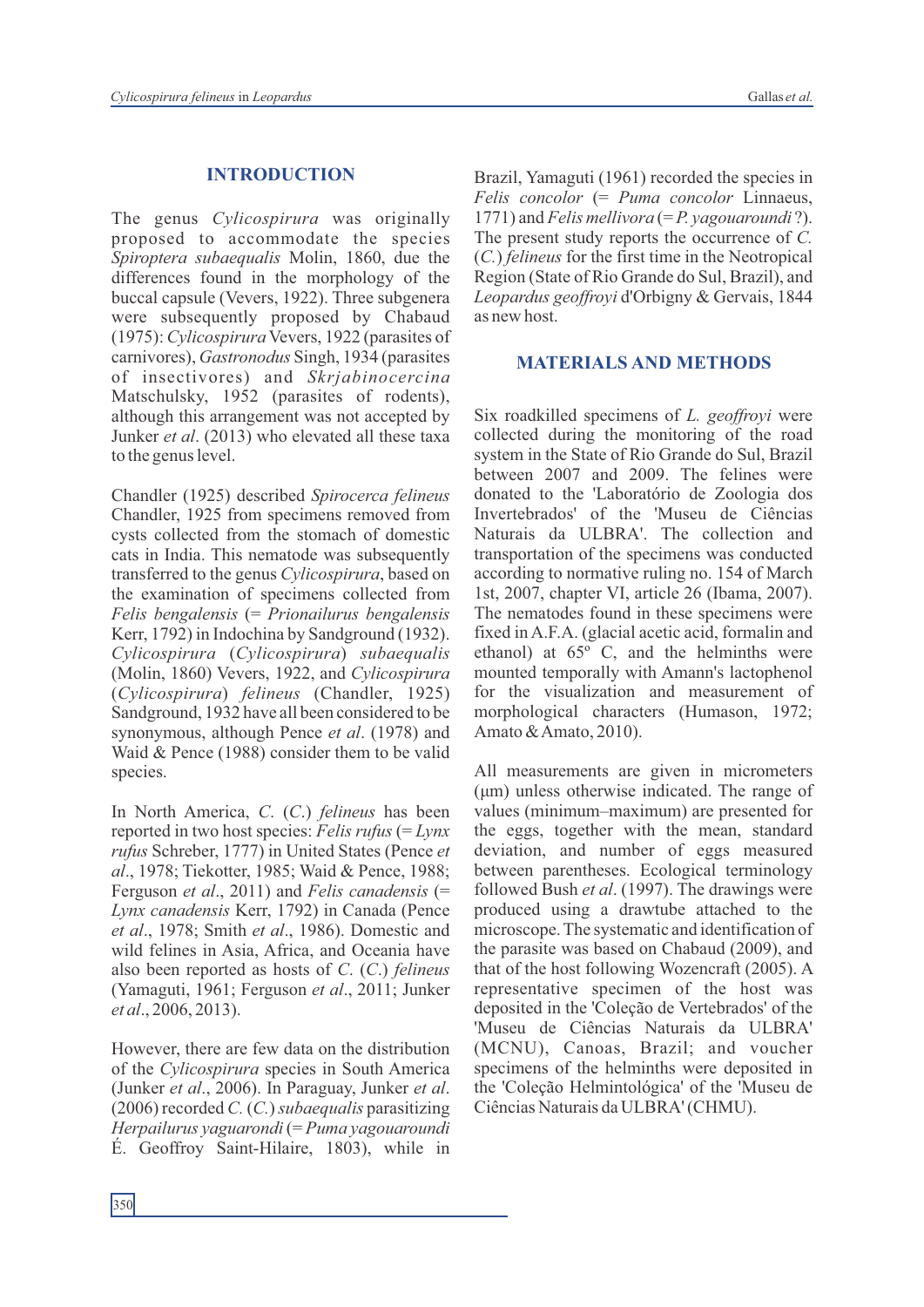#### **RESULTS**

*Cylicospirura* (*Cylicospirura*) *felineus* (Chandler, 1925) Sandground, 1932. (Figures 1 and 2)

Description based on two specimens, clarified in lactophenol. Spirocercidae, Spirocercinae. Nematodes of small size, spiraled body and cuticle with transversal striations. Anterior region with buccal capsule sclerotized with six large tricuspid teeth. Esophagus with muscular and glandular portions.

Male ( $n = 1$ ). Body 331.92 wide. Glandular esophagus 138.3 wide. Spicules dissimilar, the smallest with distal extremity blunt tipped, measuring 0.3 mm long; and the largest with distal extremity acicular, 1.39 mm long. Gubernaculum 46.1 long and 27.66 wide. Caudal alae present. Four pairs of precloacal pedunculated papillae, two pairs of poscloacal pedunculated papillae and five pairs of poscloacal sessile papillae next to the tip of tail. Cloaca 147.52 from posterior extremity.

Female ( $n = 1$ ). Body 13.91 mm long, 0.33 mm wide in the glandular esophagus region. Buccal capsule 73.76 long, 110.64 wide. Cephalic papillae not observed. Muscular esophagus 0.39 mm long, 55.32 wide; glandular esophagus 1.46 mm long, 0.13 mm wide. Nerve ring 0.30 mm from anterior extremity. Excretory pore 0.46 mm from anterior extremity. Vulva 2.99 mm



**Figure 1.** Incomplete diagram of *Cylicospirura* (*Cylicospirura*) felineus (Chandler, 1925) Sandground, 1932: Male posterior extremity showing long (l) and short (s) spicule, gubernaculum (g), pedunculated papillae (pep), sessile papillae (sep) and caudal alae (ca). Scale  $bar = 100 \mu m$ .

**Figure 2**. Incomplete diagram of *Cylicospirura* (*Cylicospirura*) felineus (Chandler, 1925) Sandground, 1932: Female anterior extremity with buccal capsule (bc), muscular esophagus (me), glandular esophagus (ge), nerve ring (n), excretory pore (e), vulva (v), eggs (eg) and intestine (in). Scale  $bar = 100 \mu m$ .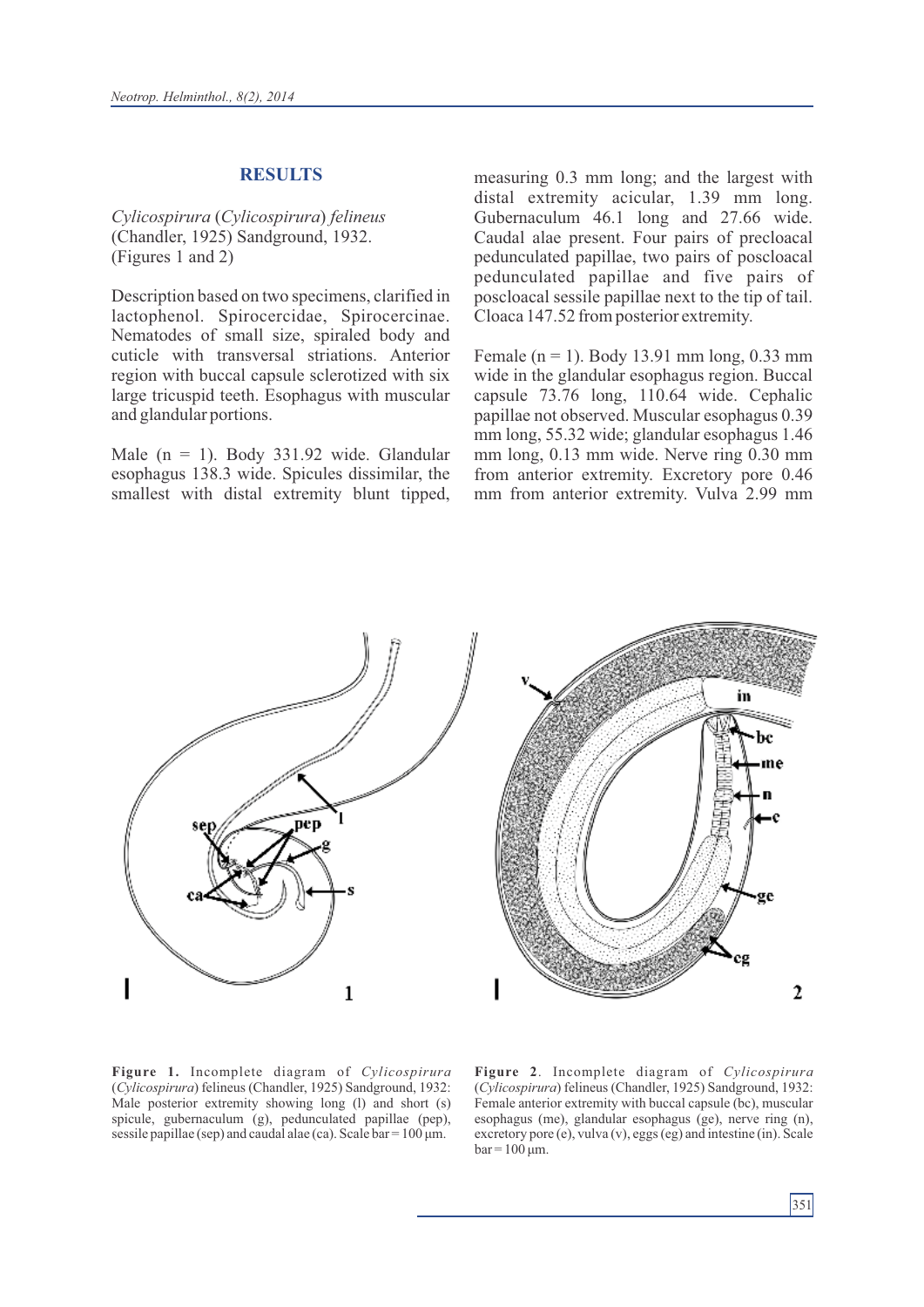from anterior extremity. Embryonated eggs,  $27.66 - 36.88$   $(33.2 \pm 3.5; n = 10)$  long, 18.44–36.88 (19.64  $\pm$  1.46; n = 10) wide. Anus 110.64 from posterior extremity.

#### **Taxonomic summary:**

Synonyms: *Spirocerca subaequalis* Seurat, 1913; *Spirocerca felineus* Chandler, 1925. Host: *Leopardus geoffroyi* d'Orbigny & Gervais, 1844 – new host record. Host specimen deposited: MCNU 1015. Locality: Bagé, BR-293 (31º02'34"S, 54º32'15"W), RS, Brazil. Site of infection: stomach. Prevalence: 16.67%. Mean abundance of infection: 0.33 helminth/host. Voucher specimen of the helminth deposited: CHMU 37-1-1-male; 37-1-2-female.

#### **DISCUSSION**

Nematodes found in the stomach of *L. geoffroyi* were identified as *C*. (*C*.) *felineus* by the presence of a buccal capsule with triphid teeth, a vulva on the anterior junction of the esophagus and intestine, and from the size of the spicules. The measurements recorded in the present study are close to the range reported by Pence *et al*. (1978) and Junker *et al*. (2006). Chandler (1925) reported much larger specimens from India, however.

The presence of a papilla anterior to the cloacal aperture was reported in *C*. (*C*.) *felineus* from North America (Pence *et al*., 1978), although this structure was not observed in the male examined in the present study. In *L. geoffroyi*, the nematodes were found in the stomach unattached, although lesions caused by *C*. (*C*.) *felineus* have been reported in a number of other hosts (Pence *et al*., 1978; Watson *et al*., 1981; Smith *et al*., 1986; Junker *et al*., 2006; Ferguson *et al*., 2011).

The female reproductive system of *C*. (*C*.) *felineus* was described as having vulva located anterior in relation to the esophagus and intestine junction and, ovejector directed anteriorly until form a structure similar to a sac, which bifurcates into two uterine branches (Chandler, 1925). In their redescription of the species, Pence *et al*. (1978) described the ovejector as being directed towards the posterior extremity. This was also the case in the female examined in the present study, although one of the uterine branches full of embryonated eggs was directed to the anterior extremity, possibly due to a fold in the tissue (Fig. 2).

To date, the nematode species reported parasitizing *L*. *geoffroyi* are *Gnathostoma americanum* Travassos, 1925 in the Municipality of Angra dos Reis, State of Rio de Janeiro (Travassos, 1925; Vicente *et al*., 1997; Vieira *et al*., 2008) and *Toxocara cati* (Schrank, 1788) Sprent, 1956 in the State of Rio Grande do Sul (Gallas & Silveira, 2013). While Travassos (1925) reported the occurrence of *G*. *americanum* in *Felis tigrina* Linnaeus, 1758, Vicente *et al*. (1997) and Vieira *et al*. (2008) considered this host to be *L. geoffroyi*. However, as the geographic distribution of *L. geoffroyi* in Brazil is restricted to the southernmost State of Rio Grande do Sul (Trigo *et al*., 2013), it seems likely that the host may have actually been *Leopardus pardalis* Linnaeus, 1758 or *Leopardus tigrinus* Schreber, 1775, which are both found in Rio de Janeiro. In the present study, *C.* (*C*.) *felineus* was reported for the first time in the Neotropical Region and *L. geoffroyi* was confirmed as a new host of the species.

Ecological parameters available in the literature (Table 1) were compared with data from the present study, and suggest that the prevalence of *C.* (*C*.) *felineus* is not related to the number of hosts examined. The ample distribution of *C.*  (*C*.) *felineus* in North America, between Canada (Alberta) and the southern United States (western Texas) has been attributed the use of a large variety of intermediate and paratenic host species (Pence *et al*., 1978). The life cycles of generalist nematodes that use a large variety of intermediate or paratenic hosts may affect their prevalence in different environments, due to the variation in the distribution of these hosts. The reduced prevalence of *Cylicospirura* may also reflect the diet and rareness of their definitive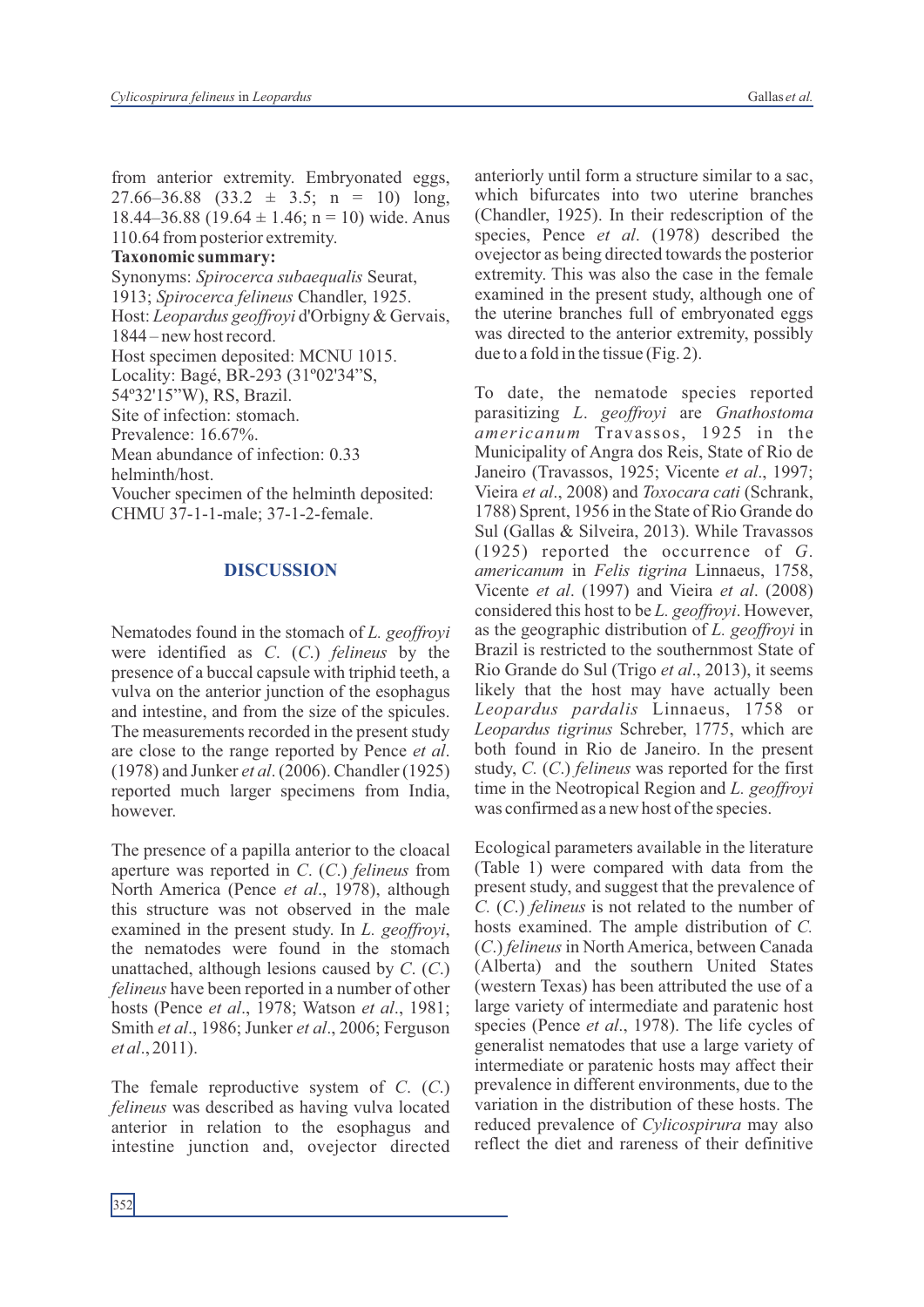hosts, for which few data on the helminth fauna are available (Junker *et al*., 2013).

The occurrence of *C.* (*C*.) *felineus* in the southern extreme of the Neotropical Region may reflect an ample geographic distribution, determined at least in part by the variability and availability of intermediate or paratenic hosts. The Geoffroy's Cat, *L. geoffroyi*, is currently listed as near-threatened by the IUCN (Lucherini *et al*., 2008) and as vulnerable in Rio Grande do Sul (Indrusiak & Eizirik, 2003). The examination of roadkilled specimens constitutes an important resource of material for studies of the helmith fauna of wild felines, contributing to the understanding of the ecology of these felines in the Neotropical Region and, as in the present case, extending the geographic distribution of *C.*  (*C*.) *felineus*.

Research using animals killed on the roads avoids the need to sacrifice the host and requires no authorization. While these specimens may also be utilized for the evaluation of ecological aspects of the impact of roads on natural populations and as indicators of the composition of the local fauna, their usefulness is limited by the generally small size of the sample.

**Table 1.** Comparison of the ecological parameters of *C.* (*C*.) *felineus* in wild felines of different localities.

| Host (n)                                                               | Localitv      | Prevalence (%) | Mean intensity<br>(helminths/<br>host) | Amplitude of<br>infection | Reference                  |
|------------------------------------------------------------------------|---------------|----------------|----------------------------------------|---------------------------|----------------------------|
| Felis rufus (= $Lynx$ rufus) (n = 66)                                  | Texas         | 69.7           |                                        |                           | Pence <i>et al.</i> (1978) |
| Felis canadensis $(= Lynx$ canadensis) $(n = 33)$                      | Alberta       | 72.7           |                                        |                           | Pence et al. (1978)        |
| $F.$ rufus (= Ly. rufus) (n = 143)                                     | West Virginia | 10             | 3                                      | $1 - 10$                  | Watson et al. (1981)       |
| Ly. rufus $(n = 75)$                                                   | Nebraska      | 12             | 8                                      | $2 - 15$                  | Tiekotter (1985)           |
| <i>F. canadensis <math>(= Ly. \text{ canadensis})</math> (n = 360)</i> | Ontario       | 91             | 20.9                                   | $1 - 153$                 | Smith et al. (1986)        |
| Ly. rufus $(n = 17)$                                                   | Oregon        | 53             | 10.9                                   | $1 - 25$                  | Ferguson et al.<br>(2011)  |
| Leopardus geoffroyi ( $n = 6$ )                                        | Bagé          | 16.7           | 2                                      |                           | Present study              |

#### **ACKNOWLEDGEMENTS**

We are grateful to PROICT/ULBRA for a scholarship granted to the first author in 2010, Felipe B. Peters (ULBRA) for the collection and donation of the host specimens, and Stephen Ferrari for revision of the English text.

## **BIBLIOGRAPHIC REFERENCES**

Amato, JFR & Amato, SB. 2010. *Técnicas gerais para coleta e preparação de helmintos endoparasitos de aves.* In Von Matter, S, Straube, FC, Accordi, IA, Piacentini, VQ & Cândido-Jr, JF (orgs). *Ornitologia e Conservação: Ciência Aplicada, Técnicas de Pesquisa e*

*Levantamento*. Technical Books, Rio de Janeiro.

- Bush, AO, Lafferty, KD, Lotz, JM & Shostak, AW. 1997. *Parasitology meets ecology on its own terms: Margolis* et al. *revisited*. Journal of Parasitology, vol. 83, pp. 575- 583.
- Chabaud, AG. 1975. *Keys to the genera of the order Spirurida. Part 2. Spiruroidea, Habronematoidea and Acuarioidea*. In RC Anderson, Chabaud, AG & Willmott, S (eds). *CIH Keys to the Nematode Parasites of Vertebrates Nº 3*. Commonwealth Agricultural Bureaux, Farnham Royal.
- Chabaud, AG. 2009. *Spirurida*. In RC Anderson, Chabaud, AG & Willmott, S (eds). *Keys to the Nematode Parasites of Vertebrates – archival volume*. CABI, Wallingford.
- Chandler, AC. 1925. *The helminthic parasites of*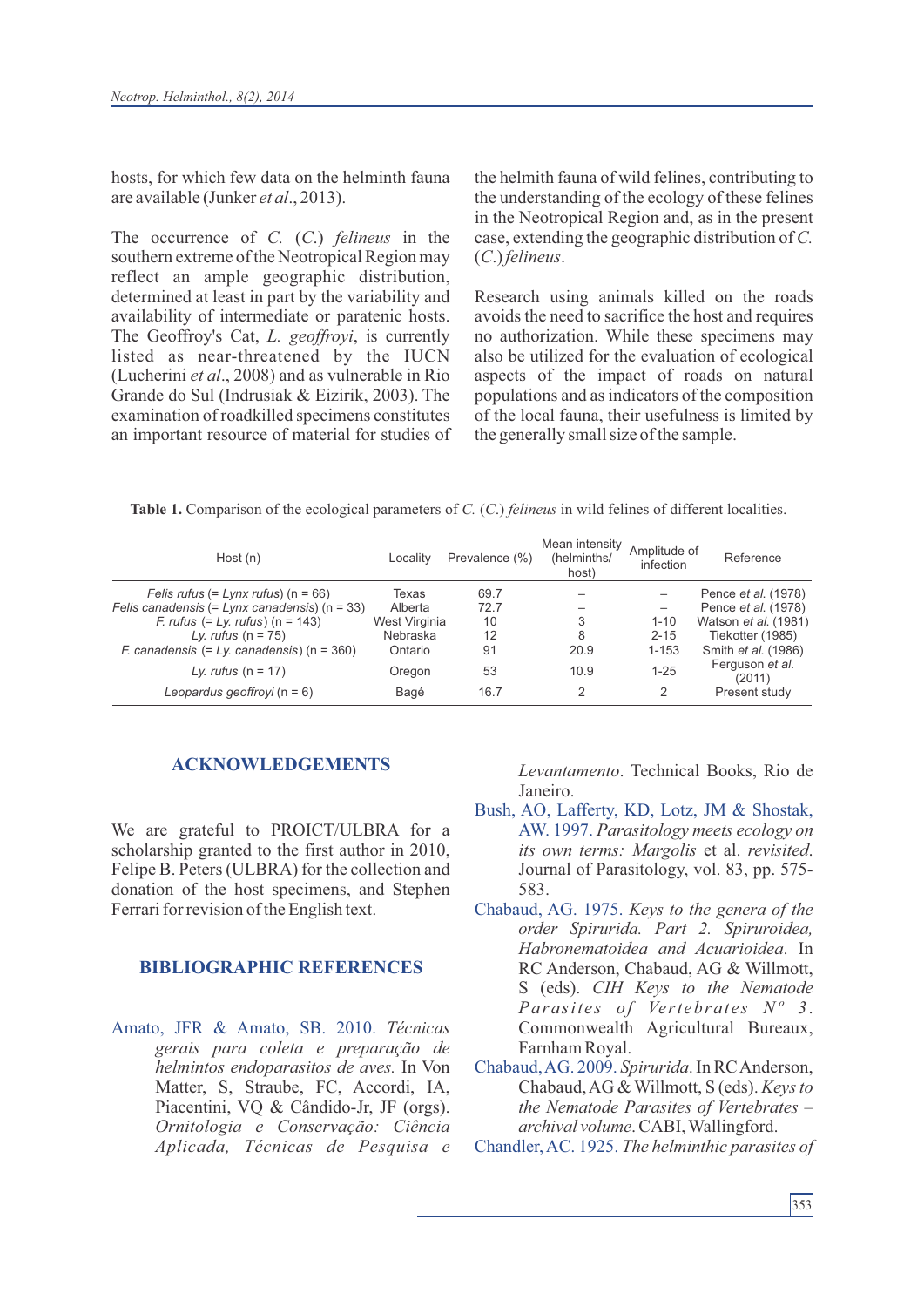*cats in Calcutta and the relation of cats to human helminthic infections*. The Indian Journal of Medical Research, vol. 13, pp. 213-228.

- Ferguson, JA, Woodberry, K, Gillin, CM, Jackson, DH, Sanders, JL, Madigan, W, Bildfell, RJ & Kent, ML. 2011. Cylicospirura *species (Nematoda: Spirocercidae) and stomach nodules in cougars (*Puma concolor*) and bobcats (*Lynx rufus*) in Oregon*. Journal of Wildlife Diseases, vol. 47, pp. 140-153.
- Gallas, M & Silveira, EF. 2013. Toxocara cati *(Schrank, 1788) (Nematoda, Ascarididae) in different wild feline species in Brazil: new host records*. Biotemas, vol. 26, pp. 117-125.
- Humason, GL. 1972. *Animal Tissue Techniques*.  $3<sup>rd</sup>$  ed. W.H. Freeman and Company, San Francisco.
- Ibama. 2007. *Instrução Normativa n. 154 de 01 de março de 2007*. Diário Oficial da União, Brasília, n. 42, pp. 57-59.
- Indrusiak, C & Eizirik, E. 2003. *Carnívoros*. In CS Fontana, Bencke, GA & Reis, RE (orgs). *Livro vermelho da fauna ameaçada de extinção no Rio Grande do Sul*. Edipucrs, Porto Alegre.
- Junker, K, Vorster, JH & Boomker, J. 2006. *First record of* Cylicospirura (Cylicospirura) felineus *(Chandler, 1925) Sandground, 1933 (Nematoda: Spirocercidae) from a domestic cat in South Africa*. The Onderstepoort Journal of Veterinary Research, vol. 73, pp. 257-262.
- Junker, K, Lane, EP, McRee, AE, Foggin, C, Schalk, van Dyk D & Mutafchiev, Y. 2013. *Two new species of* Cylicospirura *Vevers, 1922 (Nematoda: Spirocercidae) from carnivores in southern Africa, with validation of the related genera* Gastronodus Singh, 1934 and Skrjabinocercina *Matschulsky, 1952*. Folia Parasitologica, vol. 60, pp. 339-352.
- Lucherini, M, Oliveira, T & Acosta, G. 2008. Leopardus geoffroyi. *The IUCN Red List of Threatened Species*. Version 2014.1, consulted on 22 July 2014, <www.iucnredlist.org>
- Pence, DB, Samoil, HP & Stone, JE. 1978.

*Spirocercid stomach worms (Nematoda: Spirocercidae) from wild felids in North America*. Canadian Journal of Zoology, vol. 56, pp. 1032-1042.

- Sandground, JH. 1932. *Report on the nematode parasites collected by the Kelley-Roosevelts expedition to Indo-China with descriptions of several new species. Part. I. Parasites of birds. Part II. Parasites of mammals*. Zeitschrift für Parasitenkunde, vol. 5, pp. 542-583.
- Smith, JD, Addison, EM, Joachim, DG, Smith, LM & Quinn, NWS. 1986. *Helminth parasites of Canada lynx (*Felis canadensis*) from northern Ontario*. Canadian Journal of Zoology, vol. 64, pp. 358-364.
- Tiekotter, KL. 1985. *Helminth species diversity and biology in the bobcat*, Lynx rufus *(Schreber), from Nebraska*. Journal of Parasitology, vol. 71, pp. 227-234.
- Travassos, L. 1925. *Contribuições para o conhecimento da Fauna Helmintolojica Brasileira. XVIII Sobre as espécies brasileiras do gênero* Gnathostoma *Owen, 1836*. Sciencia Medica, vol. 3, pp. 508-517.
- Trigo, TC, Tirelli, FP, Machado, LF, Peters, FB, Indrusiak, CB, Mazim, FD, Sana, D, Eizirik, E & Freitas, TRO. 2013. *Geographic distribution and food habits of* Leopardus tigrinus *and* L. geoffroyi *(Carnivora, Felidae) at their geographic contact zone in southern Brazil*. Studies on Neotropical Fauna and Environment, vol. 48, pp. 1-12.
- Vevers, GM. 1922. *On the parasitic nematodes collected from mammalian hosts which died in the gardens of the Zoological Society of London during 1919-1921*. Proceedings of the Zoological Society of London, vol. 61, pp. 901-919.
- Vicente, JJ, Rodrigues, HO, Gomes, DG & Pinto, RM. 1997. *Nematóides do Brasil. Parte V: Nematóides de mamíferos*. Revista Brasileira de Zoologia, vol. 14, suppl. 1, pp. 1-452.
- Vieira, FM, Luque, JL & Muniz-Pereira, LC. 2008. *Checklist of helminth parasites in wild carnivore mammals from Brazil*.